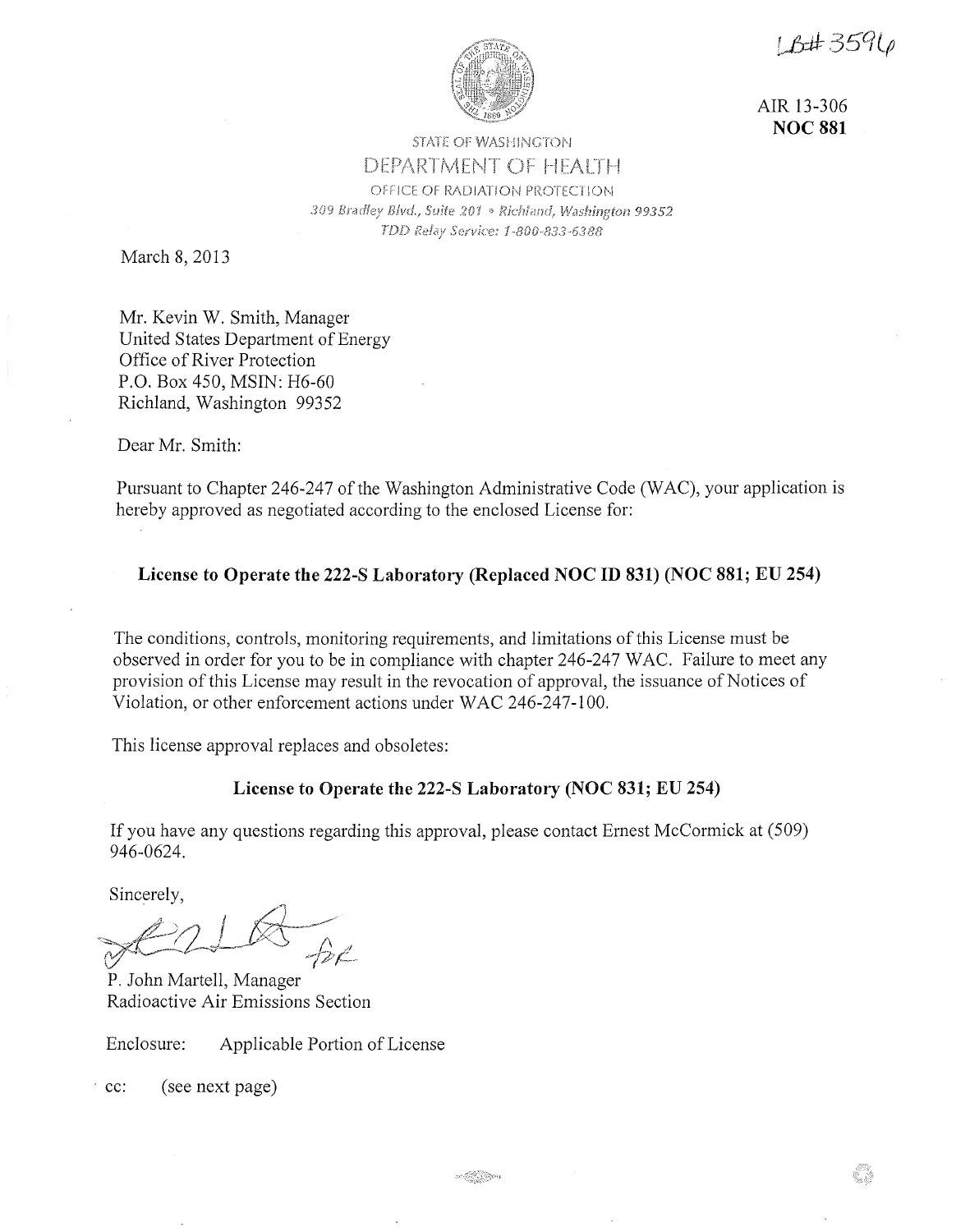Mr. Kevin W. Smith March 8, 2013 Page 2 of 2

cc: Robert Anderson, MSA Matthew Barnett, PNNL John Bates, CHPRC Tom Beam, MSA Lee Bostic, BNI Dennis Bowser, USDOE-ORP Jack Donnelly, WRPS Dennis Faulk, EPA Phil Gent, Ecology Robert Haggard, BNI Dale Jackson, USDOE-RL Steven Killoy, WRPS Ernest McCormick, WDOH Felix Miera, WRPS Valarie Peery, Ecology Michael Peloquin, WRPS Lucinda Penn, WRPS Crystal Rau, Ecology John Schmidt, WDOH Maria Skorska, Ecology Randy Utley, WDOH Jeff Voogd, WRPS Stephen Weil, USDOE-RL Davis Zhen, EPA Environmental Portal RAES Tracking: Line 589; NOC 831; EU 254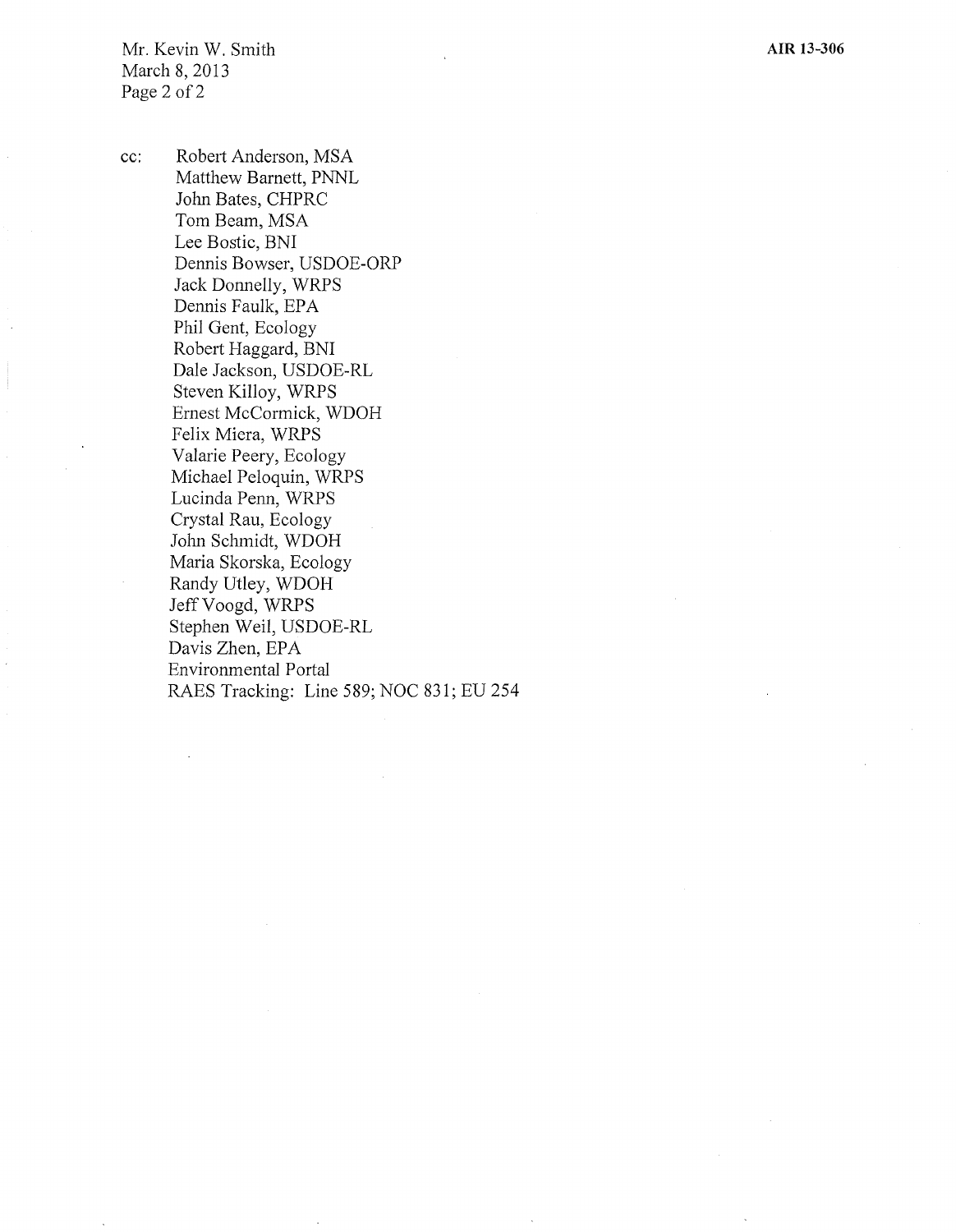# **Emission Unit** ID: 254 **200W S-296S021-001 296-S-21**  This is a MAJOR, ACTIVELY ventilated emission unit. 222-S LABORATORY

### **Emission Unit Information**

Stack Height: 68.00 ft. 20.73 m. Stack Diameter 5.50 ft.

1.68 m.

Average Stack Effluent Temperature: 78 degrees Fahrenheit. 26 degrees Celsius.

Average Stack Exhaust Velocity: 63 .16 ft/second. 19.25 m/second.

**Abatement Technology** BARCT WAC 246-247-040(3), 040(4)

state only enforceable: WAC 246-247-010(4), 040(5), 060(5)

| Zone or Area | <b>Abatement Technology</b> | Required $#$ of Units | <b>Additional Description</b>                                                         |
|--------------|-----------------------------|-----------------------|---------------------------------------------------------------------------------------|
|              | <b>HEPA</b>                 | 3                     | In series for both the primary<br>and backup exhaust systems<br>(222-S Lab Hot Cells) |
|              | <b>HEPA</b>                 |                       | For both primary and backup<br>exhaust systems (222-S Lab<br>Complex)                 |
|              | Fan                         | 3                     | Primary exhaust operated in<br>parallel, serves both hot cell<br>addtion & main lab.  |
|              | Fan                         |                       | Backup exhaust operates<br>independently or in parallel<br>with primary exhaust       |

### **Monitoring Requirements**

state enforceable: WAC 246-247-040(5), 060(5), and federally enforceable: 40 CFR 61 subpart H

| <b>Federal and State</b><br>Regulatory<br><b>MARKET AT A REPORT OF A STATE OF A STATE OF A STATE</b> | Monitoring and Testing<br><b>Requirements</b> | Radionuclides Requiring<br>Measurement | Sampling<br>Frequency |
|------------------------------------------------------------------------------------------------------|-----------------------------------------------|----------------------------------------|-----------------------|
| 40 CFR $61.93(b)(4)(i)$<br>& WAC 246-247-075(2)                                                      | 40 CFR 61, Appendix B<br>Method 114           | Sr-90, Cs-137 and Pu-239               | Continuous            |

### **Sampling Requirements** Record Sample

### **Additional Requirements**

Additional monitoring or sampling requirements established by this License will be listed in the Conditions and Limitations section, if applicable.

**Operational Status** This emission unit is a laboratory building/facility exhauster that is used to ventilate building and facility operations such as but not limited to contaminated rooms, hot cells, glove boxes, and hoods, that support tank farm waste characterization activities, research and development, environmental sample analysis, and Hanford operations and remediation projects. The exhauster can be used to support current surveillance, maintenance activities, operations, decontamination, and cleanup activities within the building/facility. The emission unit is a laboratory building/facility exhauster ventilation system that operates continuously.

### **This Emission Unit has 1 active Notice(s) of Construction.**

| <b>Project Title</b> |  |
|----------------------|--|
|----------------------|--|

License to Operate the 222-S Laboratory (Replaced NOC ID 831) AIR 13-306 3/8/2013 881

Approval # Date Approved NOC\_ID

### **Conditions (state only enforceable: WAC 246-247-040(5), 060(5)** if **not specified)**

- l) The total abated emission limit for this Notice of Construction is limited to l .02E-03 mrem/year to the Maximally Exposed Individual (WAC 246-247-040(5)). The total limit on the Potential-To-Emit for this Notice of Construction is limited to 3.00E+00 mrem/year to the Maximally Exposed Individual (WAC 246-247-030(21 )).
- 2) This approval applies only to those activities described below. No additional activities or variations on the approved activities that constitute a "modification" to the emission unit, as defined in WAC 246-247-030(16), may be conducted.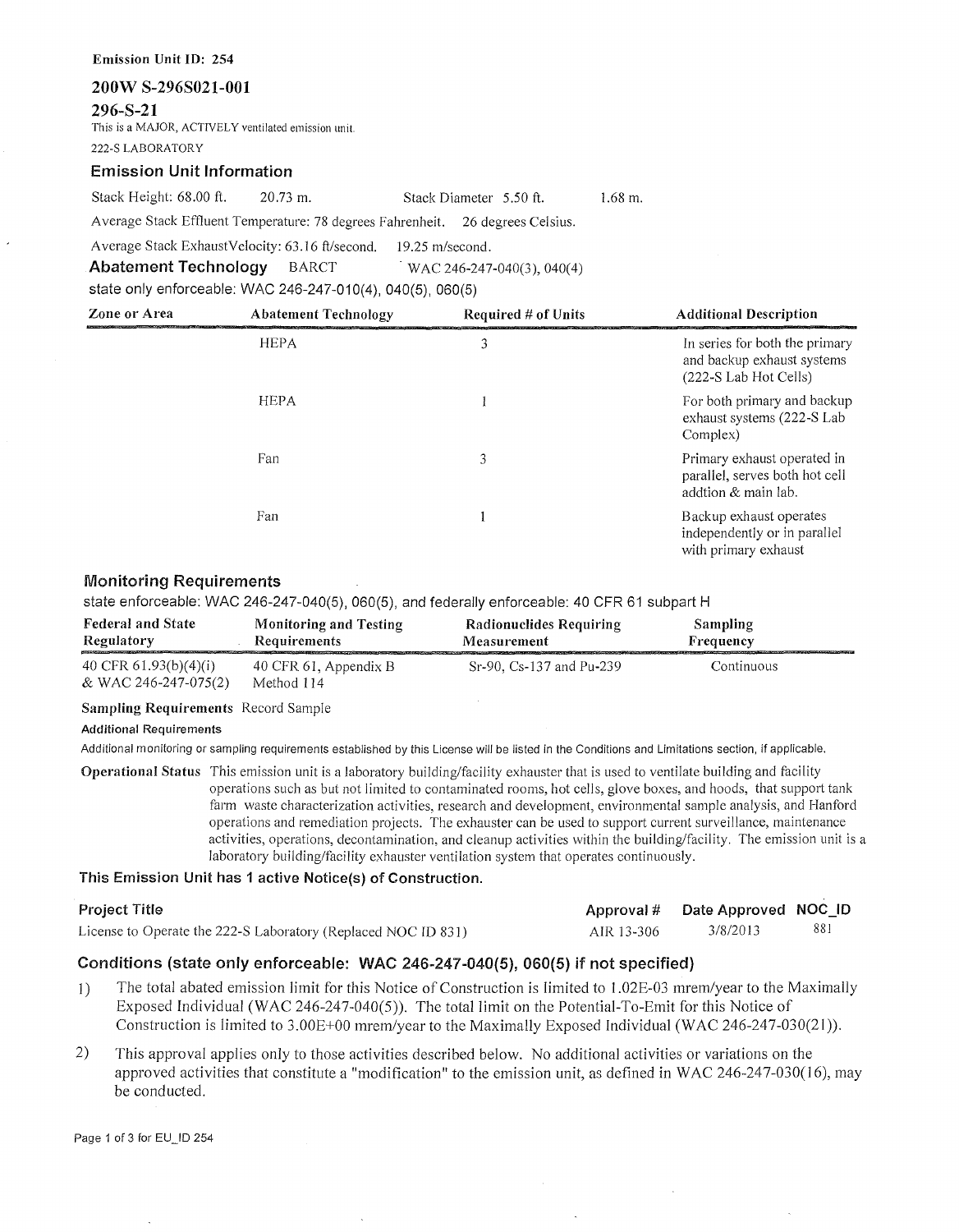The 222-S Laboratory was built in the early l 950's to provide analytical services, first for the reduction and oxidation (REDOX) process, and later for several programs and plant operations. In 1994 Project W-041 H, Environmental Hot Cell Expansion, provided the hot cell facility, an addition ot the east end of the 222-S Laboratory that includes the 11 A hot cells and associated fume hoods. The increased hot cell capacity was required to support an increased demand for analytical services.

The 222-S Laboratory primarily receives, processes, and stores samples from various projects and packages samples for shipment to other onsite and offsite laboratories. The 222-S Laboratory is also used for sample analysis, testing, and process development. The majority of samples are from the single-shell tanks (SST) and double-shell tanks (DST) in the tank farm system with a few samples coming from other facilities such as the 242- A Evaporator, K Basins Project, Plutonium Finishing Plant (PFP), and the 219-S Waste Handling Facility. All SST and DST samples and most other samples are received through the I IA hot cell.

The 222-S Laboratory is also used for waste management activities, such as waste transfers to the 219-S Waste Handling Facility and other activities supporting laboratory and other Hanford Site operations. The 222-S Laboratory manages waste generated at 222-S Laboratory and small amounts of radioactive waste not generated as the 222-S Laboratory (i.e., for short-term storage or transfer to the 219-S Tank System).

The 222-S Laboratory undergoes operation and maintenance activities that occur in the radioactive portion of the facility and contribute to emissions through the 296-S-21 stack. Nonanalytical portions of the facility that exhaust through the 296-S-21 stack are the basement, tunnels, and other miscellaneous sources (e.g., vented storage cabinets).

### 3) **The Annual Possession Quantity is limited to the following radionuclides (Curies/year):**

Contributes less than 0.1 mrem/yr to the MEI, and represents less than 10% of the unabated PTE and represents less than.25% of the abated dose.

#### Ba-137 m

Contributes less than 0.1 mrem/yr to the MEI, and represents less than 10% of the unabated PTE and represents less than 25% of the abated dose.

#### Cm - 242

Contributes less than 0.1 mrem/yr to the MEI, and represents less than 10% of the unabated PTE and represents less than 25% of the abated dose.

#### Co - 60

Contributes less than 0.1 mrem/yr to the MEI, and represents less than 10% of the unabated PTE and represents less than 25% of the abated dose.

#### Eu - 152

Contributes less than 0.1 mrem/yr to the MEI, and represents less than 10% of the unabated PTE and represents less than 25% of the abated dose.

#### H-3

Contributes less than 0.1 mrem/yr to the MEI, and represents less than 10% of the unabated PTE and represents less than 25% of the abated dose.

#### Ni - 59

Contributes less than 0.1 mrem/yr to the MEI, and represents less than 10% of the unabated PTE and represents less than 25% of the abated dose.

#### Pa - 231

Contributes less than 0.1 mrem/yr to

Ac - 227 **/ Am-241 6.76E+01** / Am-243 Identified as contributing greater than 0.1 mrem/yr to the MEI, greater than 10% of the potential TEDE to the MEI, and greater than 25% of the TEDE to the MEI after controls.

#### $C - 14$

Contributes less than 0.1 mrem/yr to the MEI, and represents less than 10% of the unabated PTE and represents less than 25% of the abated dose.

#### Cm - 243

Contributes less than 0.1 mrem/yr to the MEI, and represents less than 10% of the unabated PTE and represents less than 25% of the abated dose.

#### Cs - 134

Contributes less than 0.1 mrem/yr to the MEI, and represents less than 10% of the unabated PTE and represents less than 25% of the abated dose.

#### Eu - 154

Contributes less than 0.1 mrem/yr to the MEI, and represents less than 10% of the unabated PTE and represents less than 25% of the abated dose.

#### I - 129

Contributes less than 0.1 mrem/yr to the MEI, and represents less than 10% of the unabated PTE and represents less than 25% of the abated dose.

### Ni - 63

Contributes less than 0.1 mrem/yr to the MEI, and represents less than 10% of the unabated PTE and represents less than 25% of the abated dose.

Contributes less than 0.1 mrem/yr to the MEI, and represents less than 10% of the unabated PTE and represents less than 25% of the abated dose.

#### Cd - 113 m

Contributes less than 0.1 mrem/yr to the MEI, and represents less than 10% of the unabated PTE and represents less than 25% of the abated dose.

#### Cm - 244

Contributes less than 0.1 mrem/yr to the MEI, and represents less than 10% of the unabated PTE and represents less than 25% of the abated dose.

 $Cs - 137$   $3.16E + 03$ 

Identified as contributing greater than 0.1 mrem/yr to the MEI, greater than 10% of the potential TEDE to the MEI, and greater than 25% of the TEDE to the MEI after controls.

#### Eu - 155

Contributes less than 0.1 mrem/yr to the MEI, and represents less than 10% of the unabated PTE and represents less than 25% of the abated dose.

#### Nb - 93 m

Contributes less than 0.1 mrem/yr to the MEI, and represents less than 10% of the unabated PTE and represents less than 25% of the abated dose.

#### Np - 237

Contributes less than 0.1 mrem/yr to the MEI, and represents less than 10% of the unabated PTE and represents less than 25% of the abated dose.